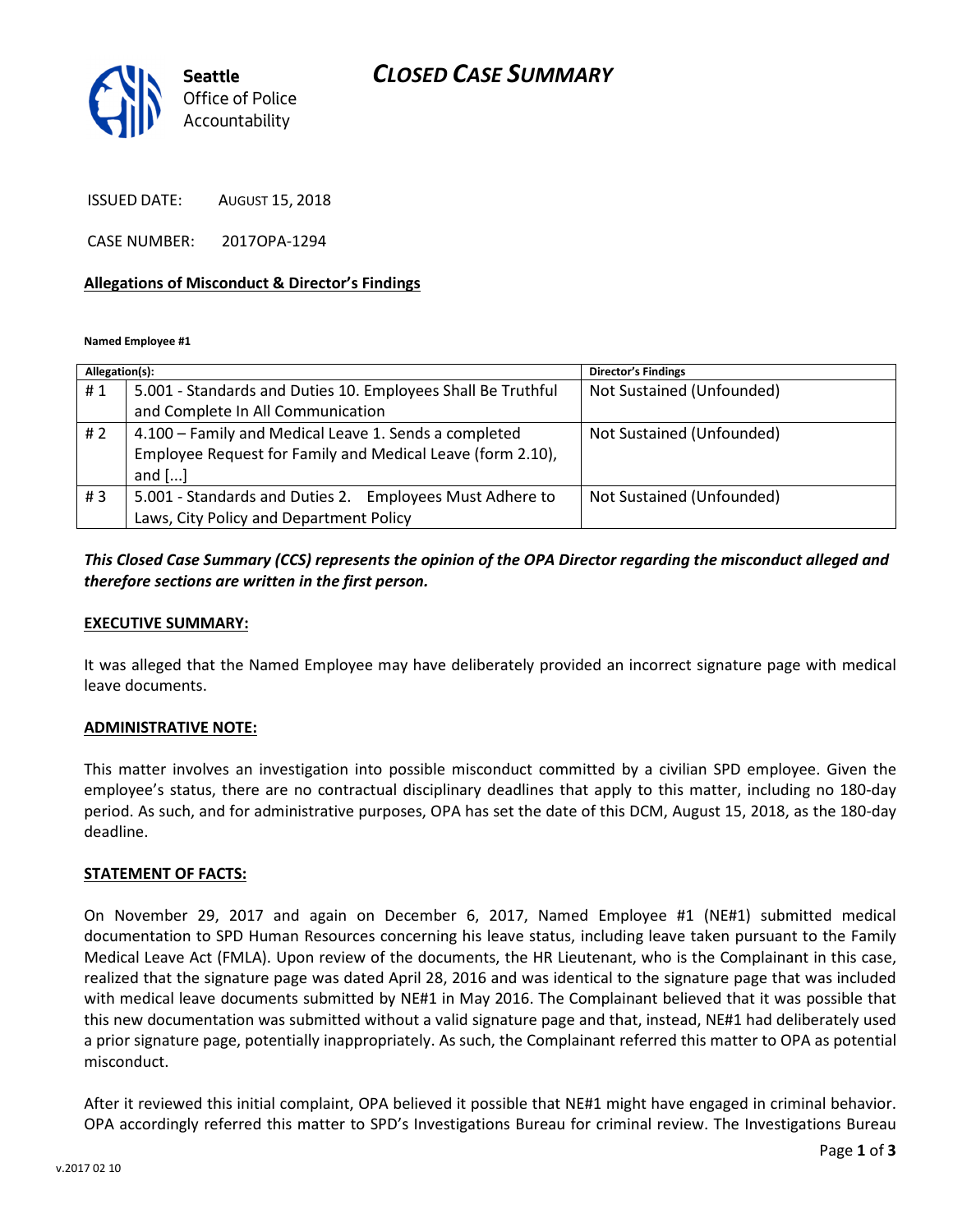## CLOSE CASE SUMMARY



Office of Police Accountability

OPA CASE NUMBER: 2017OPA-1294

conducted an investigation and determined that there was no criminal conduct. They reached that conclusion for two primary reasons. First, the Investigations Bureau determined that, based on its investigation, it was unclear whether the documentation that NE#1 submitted in December 2017 was either required or requested. Second, the Investigations Bureau noted that NE#1 took unpaid medical leave during this time and, thus, there was no theft of public funds even had NE#1 submitted fraudulent paperwork.

This matter was referred back to OPA and this investigation ensued. OPA reviewed the leave documentation submitted by NE#1, email correspondence, text messages, and the criminal investigation completed by the Investigations Bureau. OPA also interviewed NE#1.

### ANALYSIS AND CONCLUSIONS:

### Named Employee #1 - Allegation #1 5.001 - Standards and Duties 10. Employees Shall Be Truthful and Complete In All Communication

OPA investigated whether NE#1 purposefully submitted the 2016 signature page with the leave paperwork he provided in 2017. Had he done so, that behavior would have likely been in violation of SPD Policy 5.001-POL-10 (since renumbered), which requires Department employees to be truthful and accurate in all communications.

NE#1 acknowledged that he submitted the incorrect paperwork, but contended that this was a mistake. He stated the had did not realize that he submitted the incorrect form until he received notice of this complaint from OPA. NE#1 further explained to OPA that he had requested an updated signature page from his medical provider and, in order to assist them in doing so correctly, had sent them the 2016 signature page as a sample document. He stated that, instead of providing a new form, his medical provider simply reattached the 2016 signature page. He admitted that he did not closely review the forms when he resubmitted them to OPA and he explained that, on that date, he was suffering from a severe headache.

He noted that he raised the issue of the incorrect form with his medical provider, who confirmed that the new signature page had, in fact, been executed but was errantly not sent. The medical provider ultimately gave the proper form to NE#1 and he, in turn, submitted it to his chain of command and also provided it to OPA.

Based on the above, I find insufficient evidence to meet the heightened burden for proving dishonesty. Instead, it appears to OPA that the submission of the incorrect form was based on a confluence of errors. As such, I recommend that this allegation be Not Sustained – Unfounded.

Recommended Finding: Not Sustained (Unfounded)

## Named Employee #1 - Allegation #2

## 4.100 – Family and Medical Leave 1. Sends a completed Employee Request for Family and Medical Leave (form 2.10), and [...]

SPD Policy 4.100-PRO-1 provides guidance for the proper completion and submittal of FMLA paperwork. The policy specifically instructs that the employee: "1. Sends a completed Employee Request for Family and Medical Leave (form 2.10), and certification directly to the Family and Medical Leave Coordinator in the Human Resources Section."